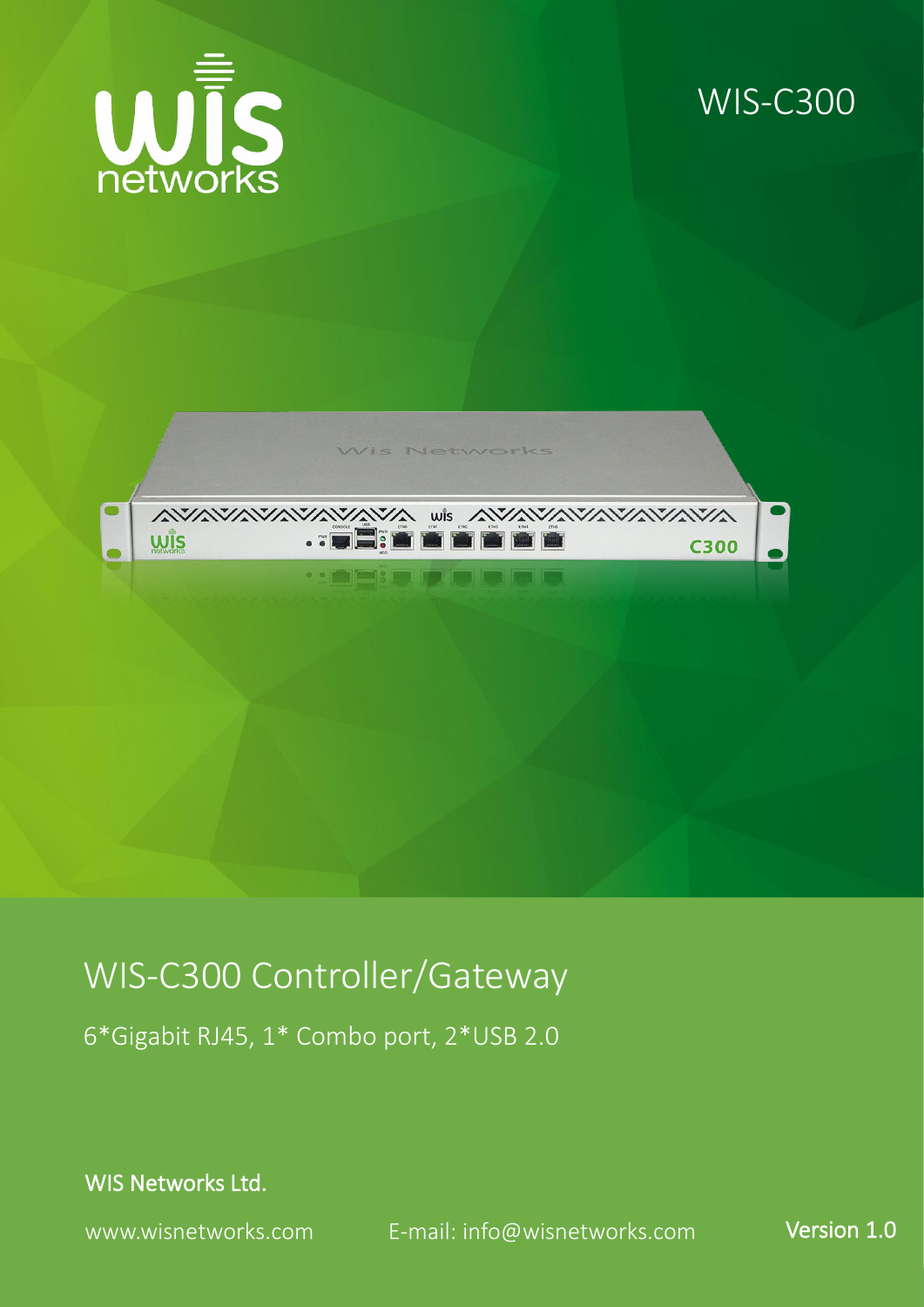

### **Product Overview**

WIS-C300 is a multi-WAN hotspot gateway which is ideal for Internet service provider or hotels / restaurant. It is full featured with captive web portal authentication and PPPoE authentication, along with Wisnetworks unique powerful user account management feature for bandwidth usage limit and time/date limit. The gateway supports up to 50,000 sessions and more than 300 online users, using the 11-inch rack-mount design, built-in power supply. Integrating Wisnetworks intelligent QoS and APP management feature,

WIS-C300 helps you build a professional ISP level network easily and quickly, and provide you best Internet experience for WISP, Hotel and other industries.



ISP-3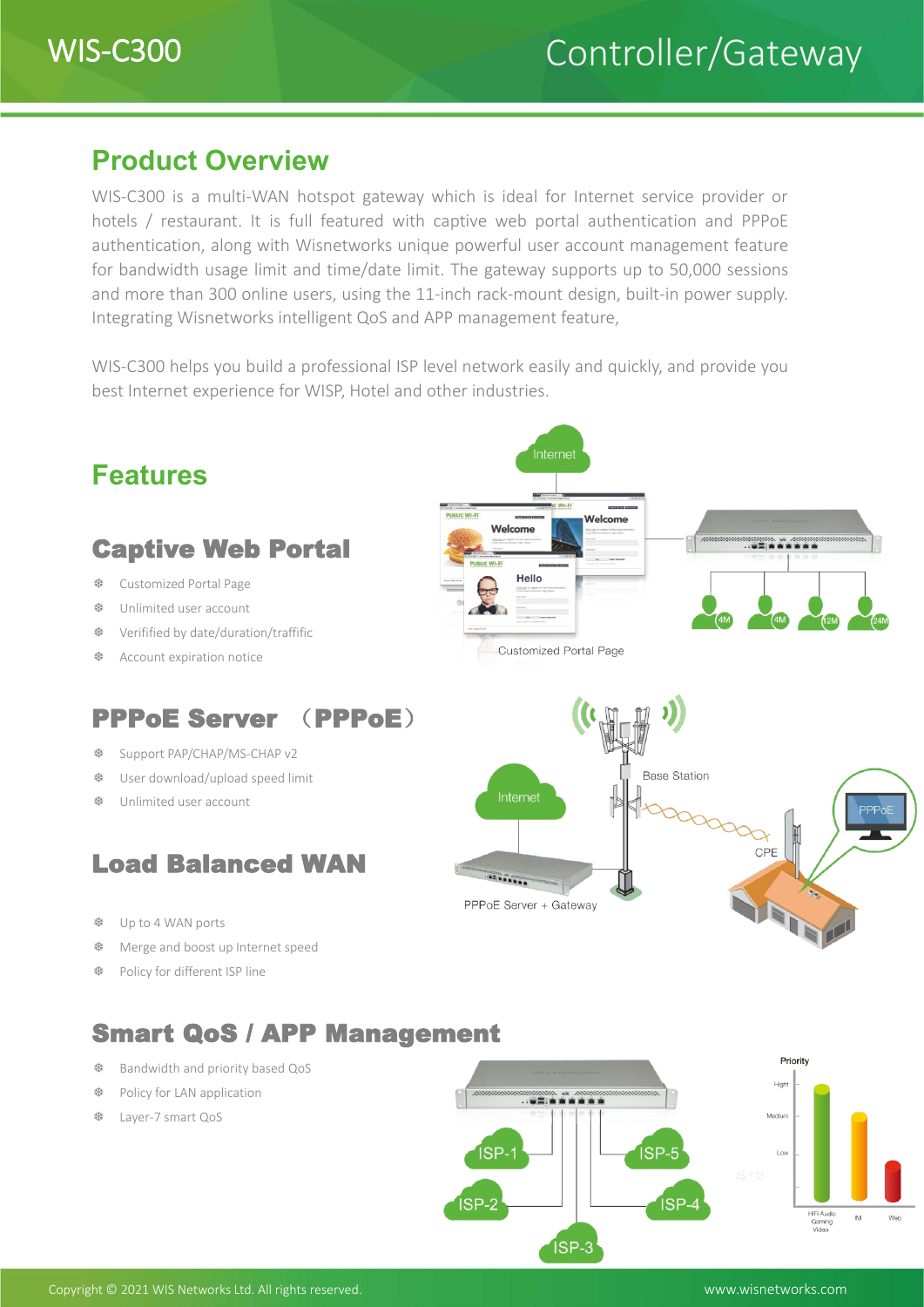

# WIS-C300 Controller/Gateway

**Network Topology**

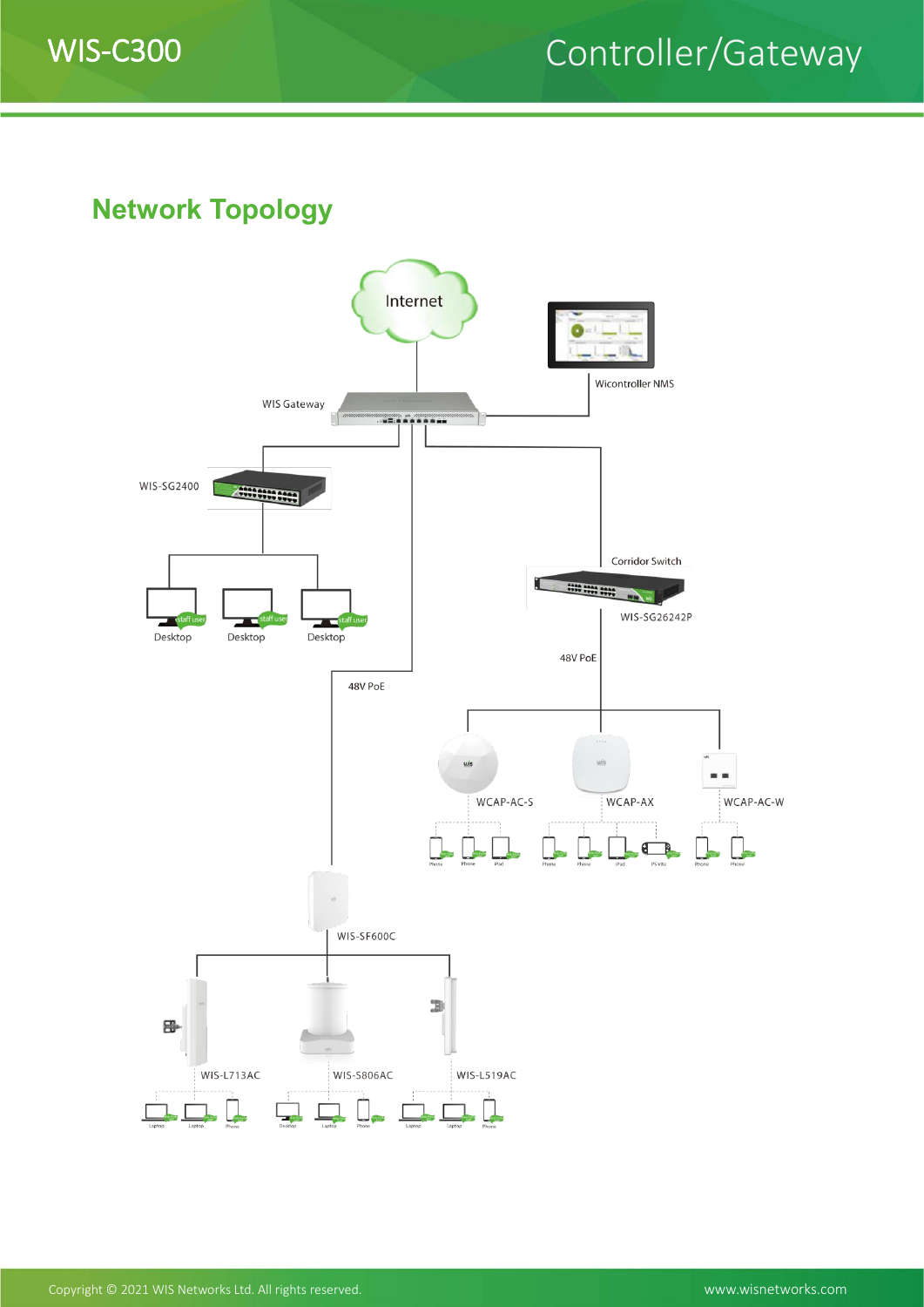# WIS-C300 Controller/Gateway

| <b>HARDWARE</b>              |                                        | <b>NETWORKS</b>                         |
|------------------------------|----------------------------------------|-----------------------------------------|
| <b>Interface</b>             | - 6*Gigabit Ethernet ports             | <b>Traffific Dia</b>                    |
|                              | - 1* Console port                      |                                         |
|                              | $-2$ *USB2.0                           | <b>Online Host</b>                      |
|                              | - Reset                                | <b>Monitoring</b>                       |
| CPU                          | Intel Atom®1037U 2*cores, 1.8GHz,      | <b>Online APP</b>                       |
| <b>RAM</b>                   | - 4GB                                  | <b>Monitoring</b>                       |
| HDD                          | $-16GB$                                | <b>User Monito</b>                      |
| LED                          | - Power                                |                                         |
| <b>Indicators</b>            | - HDD                                  | <b>Device State</b>                     |
| <b>Power</b>                 | - Input: 100-240 VAC, 50/60 Hz         | <b>NETWORK A</b>                        |
| <b>Dimensions</b>            | $-10(442*256*44mm)$                    | <b>System Logs</b>                      |
| <b>Environmental</b>         | Operating Temperature: 0°C to 70°C     | <b>ARP Logs</b>                         |
| <b>Conditions</b>            | 3Operating Humidity: 10% to 80%        | <b>PPPoE Logs</b>                       |
|                              | non-condensing                         | <b>Web Portal</b>                       |
| <b>AUTHENTICATION SERVER</b> |                                        | <b>Firewall/ACI</b>                     |
| <b>Authentication</b>        | - Captive web portal                   | <b>Logs</b>                             |
| <b>Types</b>                 | - PPPoE Server                         | <b>Website Log</b>                      |
| <b>Customizable</b>          | - Yes                                  | <b>NETWORKS</b>                         |
| <b>Captive Portal</b>        |                                        | <b>Internet Pro</b>                     |
| <b>User Exception</b>        | - Yes                                  |                                         |
| <b>Local Account</b>         | - Yes                                  | <b>DHCP Serve</b>                       |
| <b>Database</b>              |                                        | <b>DHCP Relay</b>                       |
| <b>Expiration /</b>          | - Customized                           | <b>Network Ad</b><br><b>Translation</b> |
| <b>Offifiine Notice</b>      |                                        |                                         |
| <b>USER MANAGEMENT</b>       |                                        | <b>Local DNS</b><br><b>Records</b>      |
| <b>Account Number</b>        | - Unlimited                            |                                         |
| <b>Bind MAC / IP</b>         | - Yes                                  | <b>VPN</b>                              |
| <b>Validate Period</b>       | - By Date / Duration / Traffific Usage | <b>DNS</b>                              |
| <b>Speed Limit</b>           | - Yes                                  |                                         |
| <b>Change</b>                | - Allow authenticated users to modify  |                                         |
| <b>Password</b>              | their own login password               |                                         |
| <b>Session Limit</b>         | - Yes                                  |                                         |

| <b>NETWORK STATUS</b>                  |                                        |  |  |  |  |
|----------------------------------------|----------------------------------------|--|--|--|--|
| <b>Traffific Diagram</b>               | - Yes                                  |  |  |  |  |
| <b>Online Host</b>                     | - Ethernet LEDs                        |  |  |  |  |
| <b>Monitoring</b>                      | - Power                                |  |  |  |  |
|                                        | - System                               |  |  |  |  |
| <b>Online APP</b><br><b>Monitoring</b> | - Input: 100-240 VAC, 50/60 Hz         |  |  |  |  |
| <b>User Monitor</b>                    | - Portal / PPPoE / DHCP                |  |  |  |  |
| <b>Device Status</b>                   | - CPU / Memory/ Session                |  |  |  |  |
| <b>NETWORK ACTIVITY LOGS</b>           |                                        |  |  |  |  |
| <b>System Logs</b>                     | - Yes                                  |  |  |  |  |
| <b>ARP Logs</b>                        | - Yes                                  |  |  |  |  |
| <b>PPPoE Logs</b>                      | - Yes                                  |  |  |  |  |
| <b>Web Portal Logs</b>                 | - Yes                                  |  |  |  |  |
| <b>Firewall/ACL</b><br><b>Logs</b>     | - Yes                                  |  |  |  |  |
| <b>Website Logs</b>                    | - Yes                                  |  |  |  |  |
| <b>NETWORK SERVICES</b>                |                                        |  |  |  |  |
| <b>Internet Protocol</b>               | - Unlimited                            |  |  |  |  |
| <b>DHCP Server</b>                     | - Yes                                  |  |  |  |  |
| <b>DHCP Relay</b>                      | - By Date / Duration / Traffific Usage |  |  |  |  |
| <b>Network Address</b>                 |                                        |  |  |  |  |
| <b>Translation</b>                     | - Yes                                  |  |  |  |  |
| <b>Local DNS</b>                       | - Allow authenticated users to modify  |  |  |  |  |
| <b>Records</b>                         | their own login password               |  |  |  |  |
| <b>VPN</b>                             | -n2n, PPTP, IPsec, OpenVpn             |  |  |  |  |
| <b>DNS</b>                             | -DDNS, SMARTDNS                        |  |  |  |  |